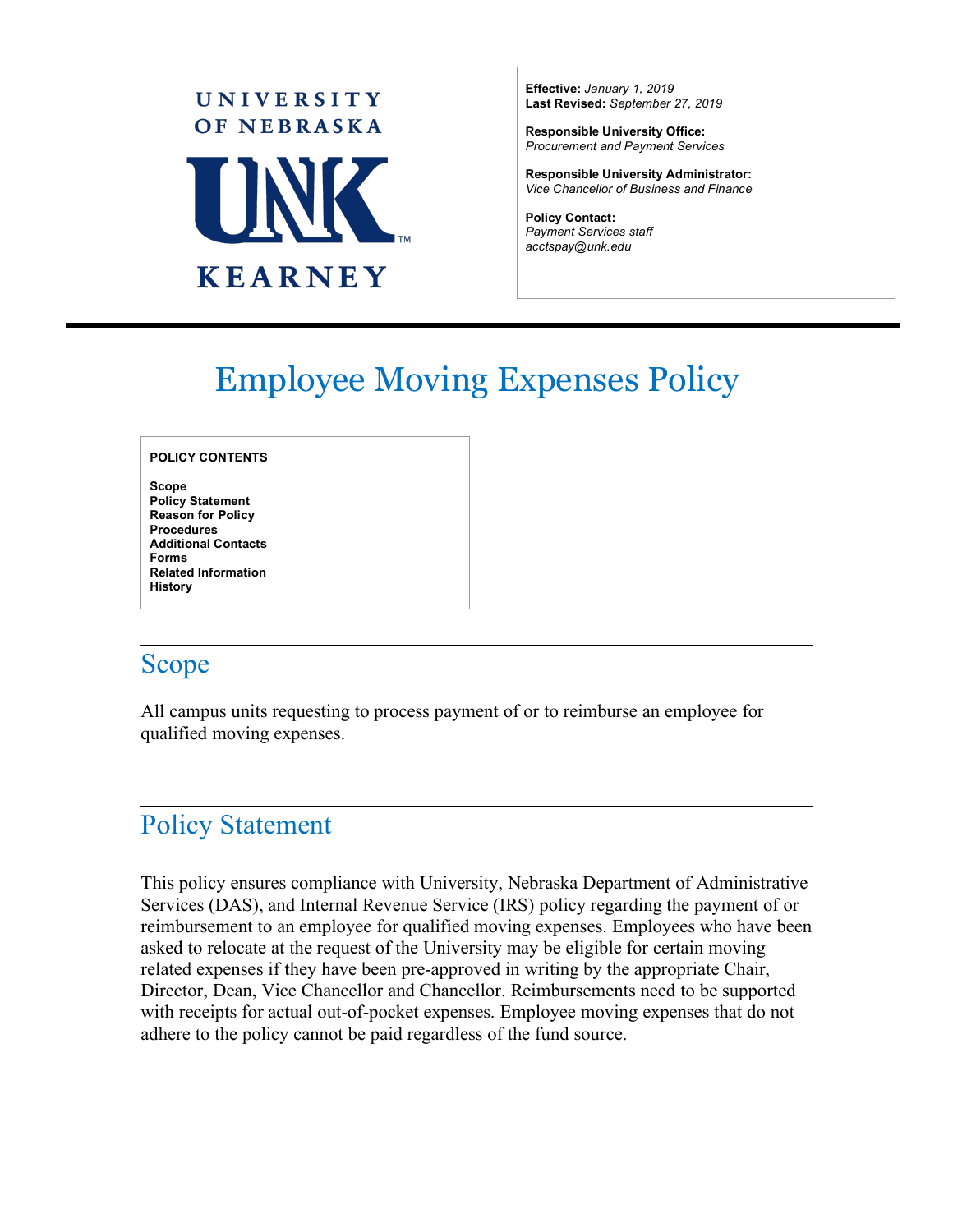#### **Limitations**

- The distance between the employee's former home and the new job location must increase at least 50 miles over the distance between the former home and the old job location.
- A regular, full-time employee who is relocated to another geographical area at their own request and for their personal benefit shall not be reimbursed.
- The cost of moving an employee's household goods and personal effects will only be eligible for reimbursement one time, from the former home to the new home (or a storage unit) within the area of the new job location.
- Moving expenses may not be incurred by the employee later than one year from the date the employee begins employment at UNK.
- Reimbursable expenses must be presented to Payment Services within 60 days of when the employee paid or incurred them.

### **Eligible Expenses (all the following will apply to maximum moving allowance as stated in offer letter)**

- The cost of transportation of the employee and members of their household from the former home to the new home (excluding meals). The employee and members of their household do not have to travel together or at the same time, but eligible expenses are only for one trip per person.
- The cost of transporting household goods and personal effects. When a commercial carrier is used, two bids are required. The University currently has household moving contracts with various moving companies. See http://www.unk.edu/bf/\_files/p\_and\_p\_linked\_files/moving\_companies.pdf or contact Procurement and Payment Services (308-865-8525) for more information on these contracts and to arrange for payments to be made by UNK directly to the moving company. Actual, reasonable costs may be paid for a self-move at the University's discretion including a) rental of personal property (van, trailers, twowheel carts, etc.); b) shipping and packing materials; c) air, bus or rail tickets (limited to one per household member). The cost of traveling from the former home to the new home should be by the shortest, most direct route available by conventional transportation. Current IRS mileage reimbursement rates should be used.
- The cost of lodging en route (excluding meals) during the actual move, subject to standard IRS limitations.
- The cost of relocating two (2) personal vehicles from the former home to the new job location. Note: Reimbursement is limited to one way and for one trip for each personal vehicle.
- Temporary living expenses (excluding meals) at the new job location for up to 30 consecutive calendar days or until permanent lodging is established, whichever is earlier. Contact Procurement and Payment Services (308-865-8525) for possible UNK contracts with motels and hotels.
- Pre-Move House Hunting expenses of traveling (including lodging, excluding meals) from the former home to the new place of employment for the principal purpose of searching for a new home. Reimbursement is limited to two (2) premove house-hunting trips.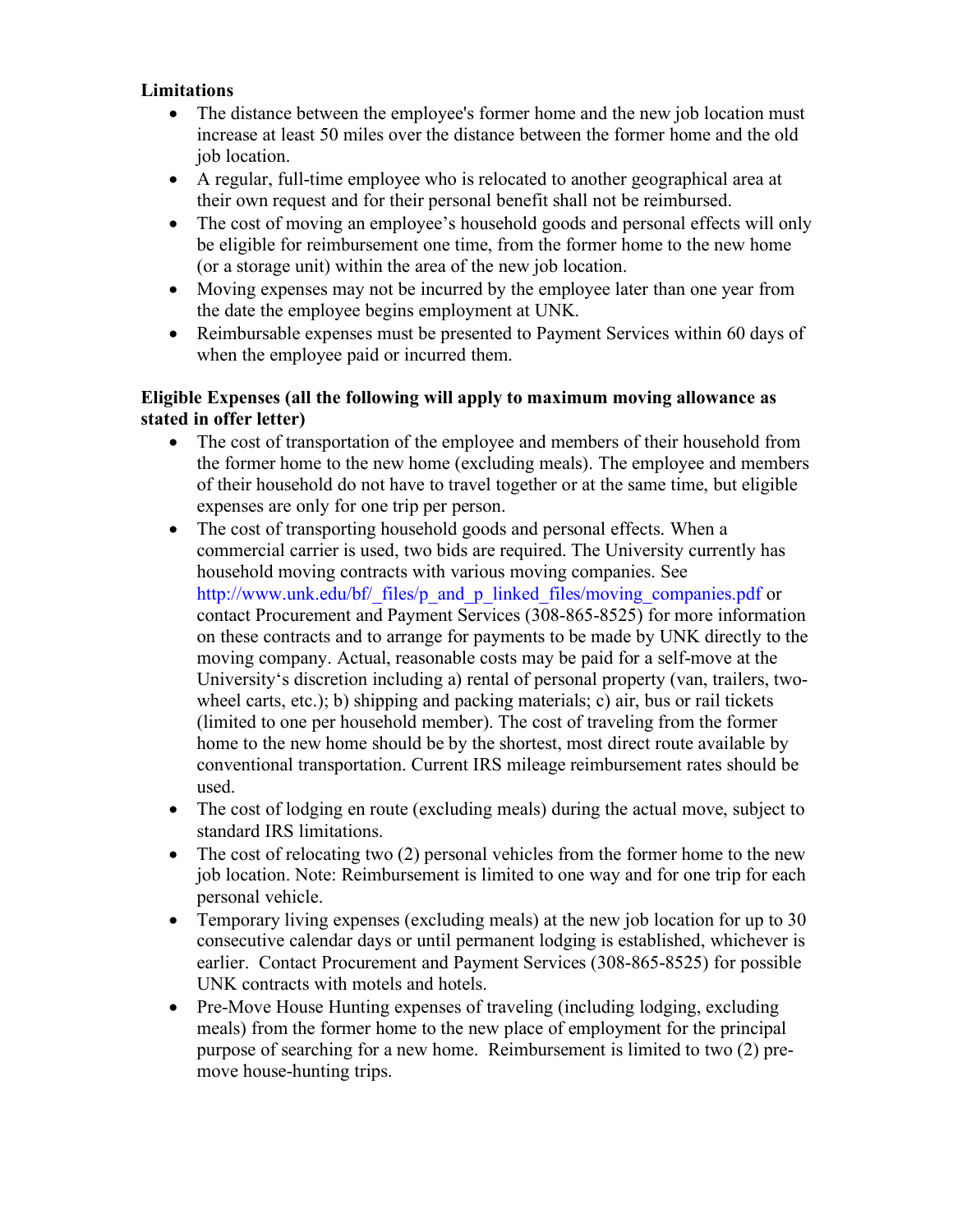### Reason for Policy

The Tax Cuts and Jobs Act of 2017 requires that the University withhold income and FICA taxes on payments made to an employee, or to a third party on behalf of the employee, for all moving related expenses. The amount(s) will be reported to the payroll office and in the next payroll cycle(s), adjustments will be made to the employee's wages and withholdings, and will also be reported on the annual employee's W-2. Due to the tax requirement, reimbursements will not be processed until the employee is on the University's payroll.

### Procedures

### **Offer/Contract Letter**

Departments wanting to include moving expenses for employees should complete the moving expense amount and cost center fields in the "Hiring Proposal" through PeopleAdmin. Human Resources will prepare the offer/contract letter for all staff appointments and the Senior Vice Chancellors' office will prepare the offer/contract letter for all academic appointments. Letter/contract offers must state the agreement to pay allowable moving expenses and the maximum amount to be paid.

#### **Moving Expense Reimbursement Agreement**

A Moving Expense Reimbursement Agreement (see Forms section) must also be completed. Completing the Moving Expense Reimbursement Agreement provides details on the expenses being paid and how/to whom the expenses are being paid. Itemized receipts must be provided for reimbursable expenses and submitted to Payment Services for review and payment (see Submitting a Reimbursement Report). A copy of the Offer/Contract Letter must accompany the Agreement when submitting to Payment Services. Only one full and complete claim for moving expense reimbursement should be processed per employee move.

#### **Submitting a Reimbursement Report**

Standard presentation of the reimbursement expense report should be completed through the Concur employee reimbursement system unless special circumstances exist (i.e. moving expenses incurred more than 60 days prior to first date of employment). Contact Payment Services for additional guidance.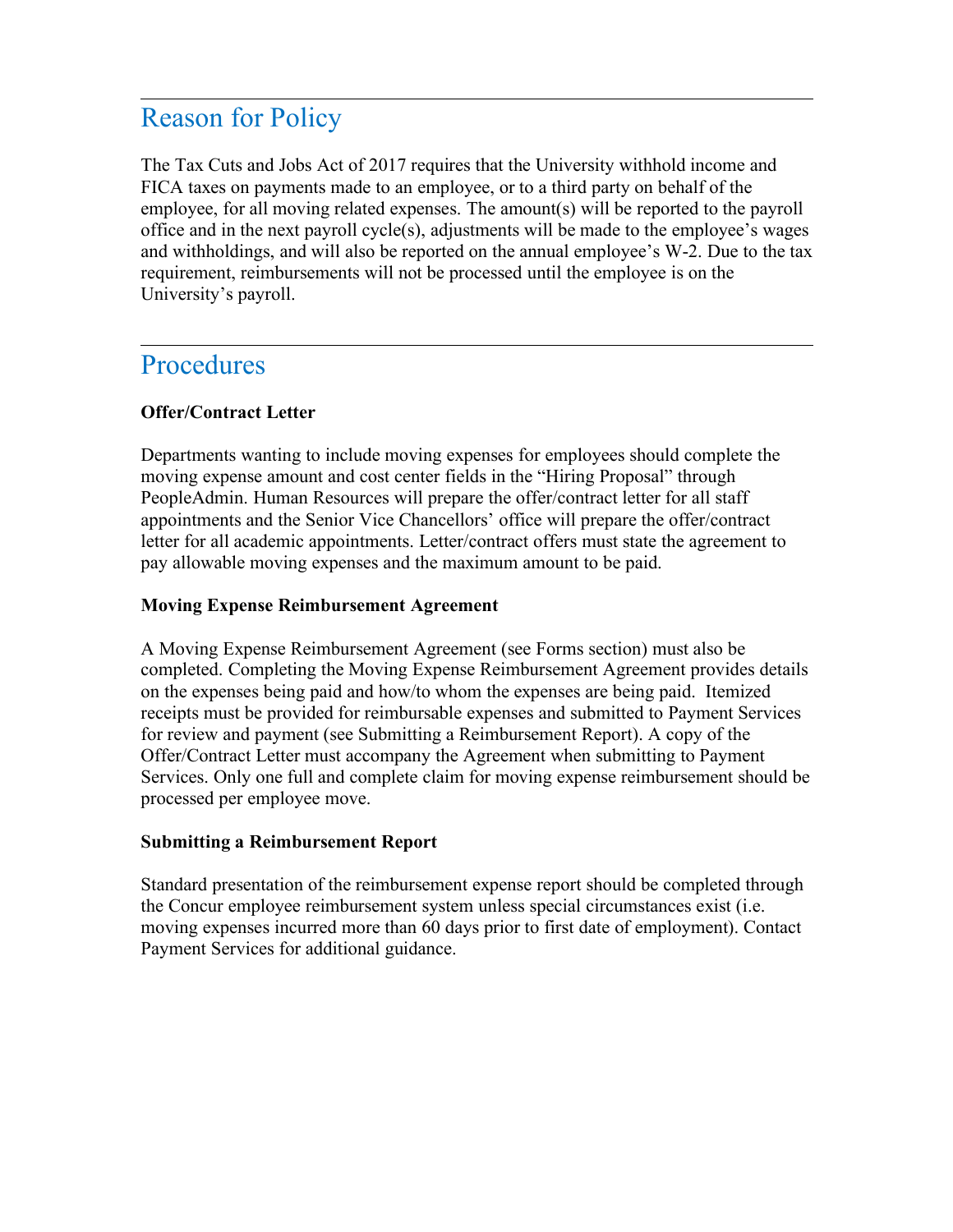### **Definitions**

**Home.** Your home means your main home (residence as defined by the Internal Revenue Service (IRS)

**Main Job Location.** Your main job location is usually the place where you spend most of your working time as defined by the Internal Revenue Service (IRS)

**Household Member.** Anyone who has both their former and new home as their home as defined by the Internal Revenue Service (IRS)

| <b>Subject</b>                                                                                                                                  | <b>Contact</b>         | <b>Phone</b> | <b>Email</b>         |
|-------------------------------------------------------------------------------------------------------------------------------------------------|------------------------|--------------|----------------------|
| <b>Moving Expenses</b><br>& other AP topics                                                                                                     | <b>Carrie Stithem</b>  | 865-8865     | stithemcl@unk.edu    |
| <b>Moving Expenses</b><br>& other AP topics                                                                                                     | Paula Fuestman         | 865-8866     | fuestmanp@unk.edu    |
| <b>Moving Expenses</b><br>& other AP topics                                                                                                     | <b>Val Glaser</b>      | 865-8419     | glaservr@unk.edu     |
| <b>Moving</b><br>Companies,<br><b>Lodging Contracts</b><br>and Purchase<br><b>Orders/Direct</b><br><b>Billing for Moving</b><br><b>Expenses</b> | <b>Kim Christensen</b> | 865-8525     | christensenk@unk.edu |

## Additional Contacts

### Forms

Moving Expense Reimbursement Agreement: SAPPHIRE path – Business Forms > UNK > Human Resources > New Employees/On-Boarding > Moving Expense Reimbursement Agreement-Calendar 20XX

 $\overline{a}$ 

### Related Information

**Tax Cuts and Jobs Act of 2017**

**State of Nebraska Department of Administrative Services Accounting Manual**-General Policy #10 (based on one or more of the following Nebraska Statutes: 81-118, 81-145, 81-161.03, 81-8,211, 81-1014, 81-1107, 81-1111, 81-1117.02, 81-1121, and 81- 1174 through 81-1182)